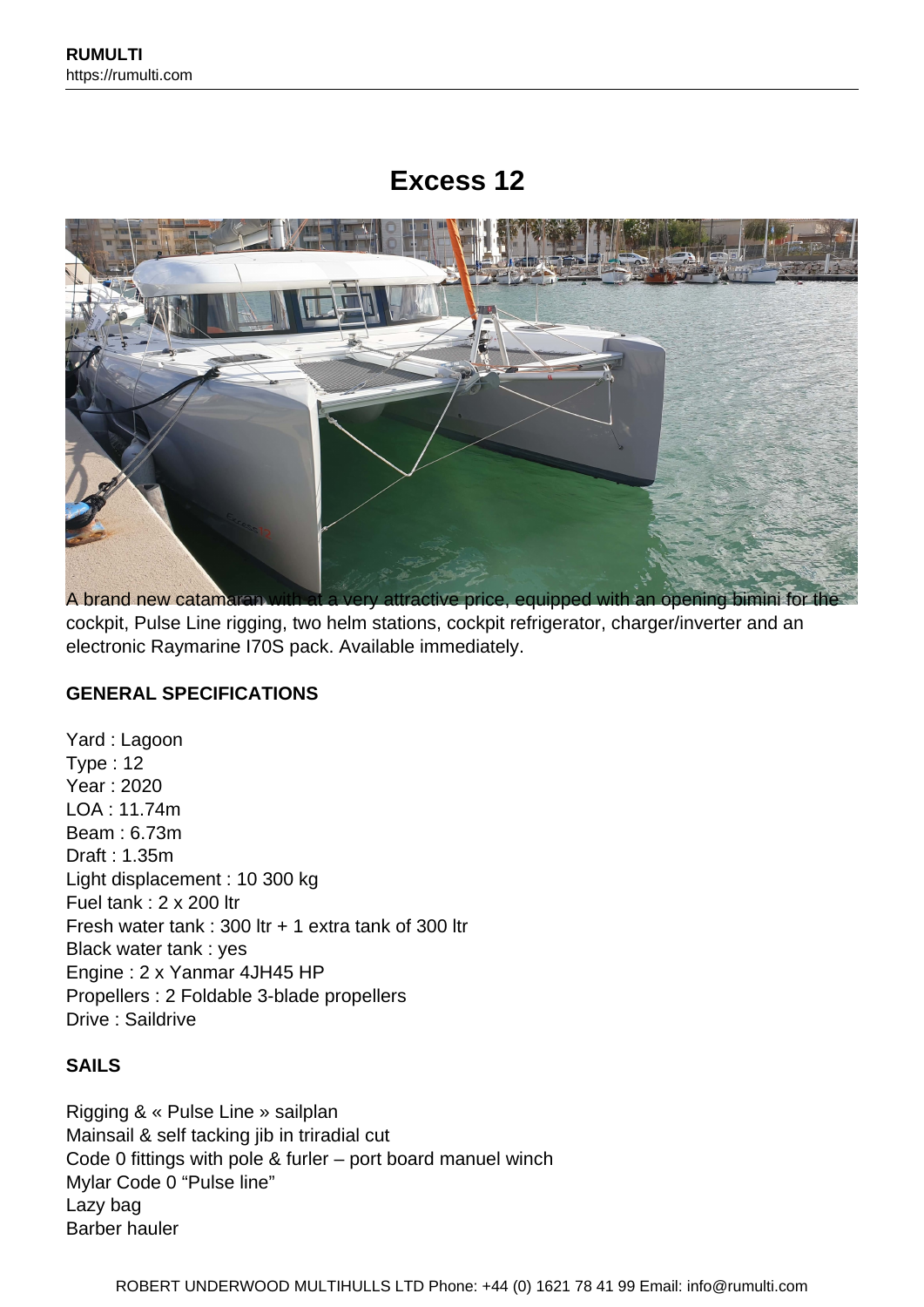# **DECK FITTINGS**

Electric winch 40.2 aft starboard instead of standard one Outboard engine bracket Double seat at helmstations **Davits** 2 Helms « Pulse Line » with covers Hull decoration « Pulse Line » Large teack cockpit table with cover Dock fresh water inlet Electric engine controls at helm stations with covers Aft cockpit cushions Cockpit fridge 40 ltr – 12V Cockpit shower Bathing ladder Bowsprit

## **MOORING**

Electric windlass with control and chain counter at starbord helm station CQR 20Kg Anchor, 75m of 10mm chain and 20m of 18mm warp 6 Cylindrical fenders 4 Warps

## **ELECTRONICS**

RAYMARINE electronic package i70s Autopilot p70 Radar Raymarine 4G Quantum Q24D Doppler 18" VHF Raymarine Ray90ASN Raymarine 700 AIS receiver/transmitter with coupler Starboard helm Axiom 7" display Port board helm I70S & P70 – support for tablet

## **ELECTRICITY**

LED Ambiance Audio Fusion pack with 2 cockpit speakers and 2 saloon speakers Antenne TV Hertzienne Inverter 12/230V – 2kva Salt water pump with separate tap Dock outlet 32A USB sockets Charger 40A Extra house batteries 2 x 140A with battery controller Pilote Smart Raymarine remote control Fans in cabins & saloon

### **INTERIOR LAYOUT**